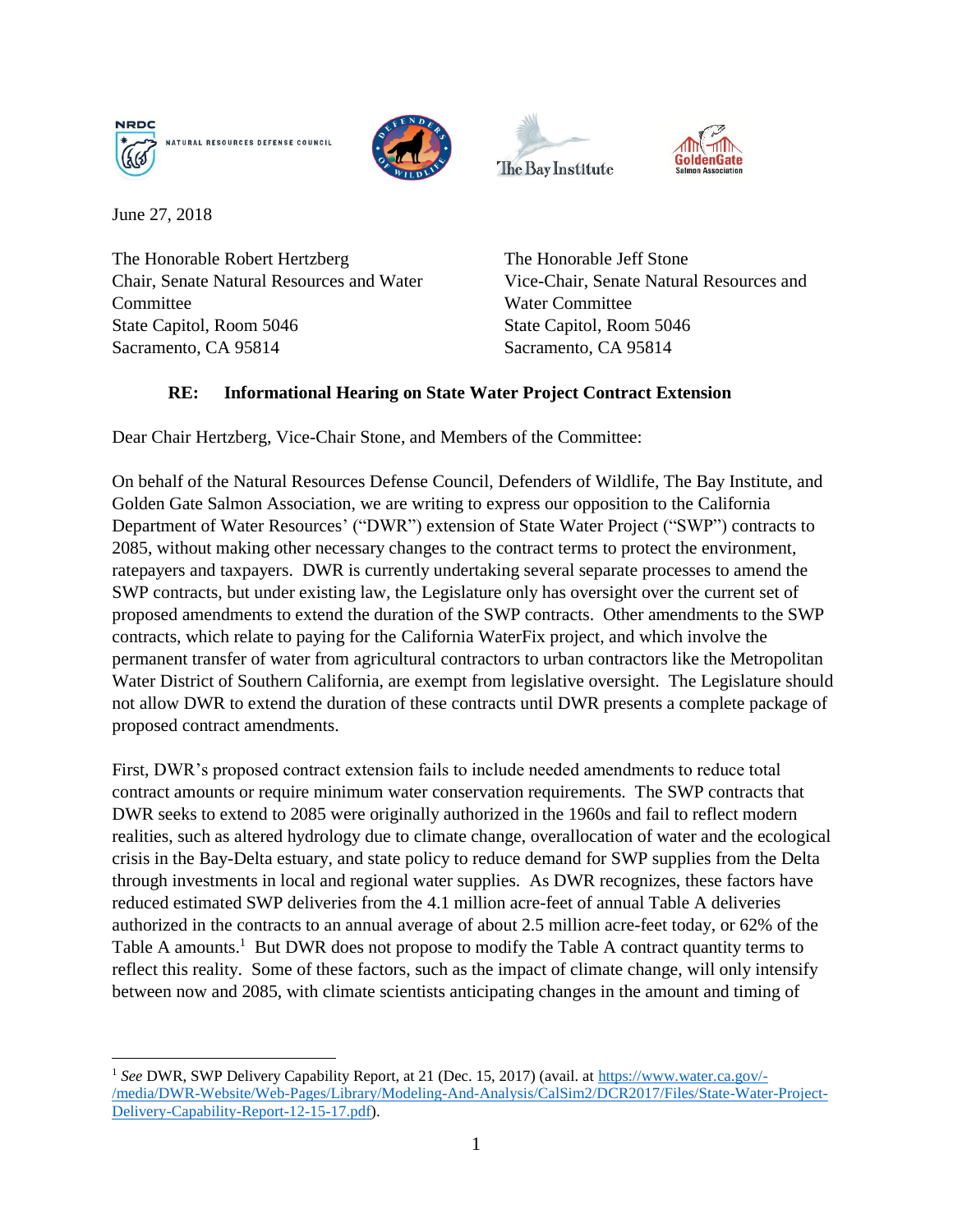runoff, more frequent droughts, and far less Sierra snowpack over the next 50 years.<sup>2</sup> Others, such as the undeniably negative impacts that SWP operations have had on the Bay-Delta estuary, its public trust resources, and the State's 150-year old salmon fishery, painfully illustrate the need for reducing freshwater diversions from the Delta.<sup>3</sup> These impacts will continue to reduce the amount and reliability of water diversions from the Bay-Delta via the State Water Project.

The Legislature recognized these realities in the Delta Reform Act, when it adopted a policy to reduce reliance on water supplies from the Bay-Delta by investing in local and regional water supplies like conservation, recycling, and stormwater capture. Cal. Water Code § 85021. DWR must amend the contracts to comply with this policy and plan for changing realities *before* extending the SWP contracts, and should adjust the terms of the SWP contracts, especially Table A quantity terms, to reflect the reduced availability of SWP supplies now and in the future. Only then will SWP contractors and the municipalities, businesses, and residents within SWP service areas be able to plan for a reliable water future based on a clear-eyed estimate of SWP deliveries.

Second, DWR's proposed contract extension is directly connected to the environmentally destructive California WaterFix project and threatens to impose the enormous costs of that project on property taxpayers unless a different payment provision is included in the contracts. The current contract amendments would extend the contract duration in order to lower the financing costs for paying for WaterFix. WaterFix is estimated to cost \$17 billion in initial capital costs, and with the costs of financing is estimated to cost approximately \$47 billion over the next 50 years.<sup>4</sup> It is proposed to be an addition to the State Water Project, subject to reimbursement by the SWP contractors for construction, operation and maintenance, and associated costs.<sup>5</sup> Under the terms of DWR's proposed extension of the SWP contracts, the costs of financing WaterFix are required to be recovered through property tax increases in a contractor's service area if the contractor fails to raise sufficient revenue through water sales to reimburse DWR.<sup>6</sup> In fact, some SWP contractors are already imposing WaterFix costs on property taxpayers in their service area.<sup>7</sup>

 $\overline{a}$ 

<sup>4</sup> Goldman Sachs & Co., California WaterFix Financing Strategies, at 5 (March 17, 2017).

<sup>2</sup> *See, e.g.,* DWR, California Climate Science and Data (June 2015) (avail. at

[https://www.water.ca.gov/LegacyFiles/climatechange/docs/CA\\_Climate\\_Science\\_and\\_Data\\_Final\\_Release\\_June\\_2](https://www.water.ca.gov/LegacyFiles/climatechange/docs/CA_Climate_Science_and_Data_Final_Release_June_2015.pdf) [015.pdf.](https://www.water.ca.gov/LegacyFiles/climatechange/docs/CA_Climate_Science_and_Data_Final_Release_June_2015.pdf))

<sup>3</sup> *See, e.g.,* SWRCB, Development of Flow Criteria for the Sacramento-San Joaquin Delta Ecosystem (Aug. 3, 2010) (avail. at [https://www.waterboards.ca.gov/waterrights/water\\_issues/programs/bay\\_delta/deltaflow/final\\_rpt.shtml.](https://www.waterboards.ca.gov/waterrights/water_issues/programs/bay_delta/deltaflow/final_rpt.shtml))

<sup>5</sup> *See, e.g.,* DWR's Complaint for Validation of WaterFix Revenue Bonds, ¶¶ 18, 32 (July 21, 2017) (avail. at [http://www.californiawaterfix.com/wp-content/uploads/2017/10/CWF\\_Validation\\_Complaint\\_.pdf.\)](http://www.californiawaterfix.com/wp-content/uploads/2017/10/CWF_Validation_Complaint_.pdf)

<sup>6</sup> *See, e.g*., DWR, Model Consolidated Contract, at ¶ 34 (March 20, 2018) ("If in any year the District fails or is unable to raise sufficient funds by other means, the governing body of the District shall levy upon all property in the District not exempt from taxation, a tax or assessment sufficient to provide for all payments under this contract then due or to become due within that year") (available at [https://www.water.ca.gov/-/media/DWR-Website/Web-](https://www.water.ca.gov/-/media/DWR-Website/Web-Pages/Programs/State-Water-Project/Management/CalWaterFix-contract-amendment/Files/Cont-Ext---Model-ConsolidatedContract-Final-for-Leg-4-10-18.pdf?la=en&hash=C90B58FD840FE055F7ADD5F9E3DBC9223B3827DF)[Pages/Programs/State-Water-Project/Management/CalWaterFix-contract-amendment/Files/Cont-Ext---Model-](https://www.water.ca.gov/-/media/DWR-Website/Web-Pages/Programs/State-Water-Project/Management/CalWaterFix-contract-amendment/Files/Cont-Ext---Model-ConsolidatedContract-Final-for-Leg-4-10-18.pdf?la=en&hash=C90B58FD840FE055F7ADD5F9E3DBC9223B3827DF)[ConsolidatedContract-Final-for-Leg-4-10-](https://www.water.ca.gov/-/media/DWR-Website/Web-Pages/Programs/State-Water-Project/Management/CalWaterFix-contract-amendment/Files/Cont-Ext---Model-ConsolidatedContract-Final-for-Leg-4-10-18.pdf?la=en&hash=C90B58FD840FE055F7ADD5F9E3DBC9223B3827DF)

[<sup>18.</sup>pdf?la=en&hash=C90B58FD840FE055F7ADD5F9E3DBC9223B3827DF\)](https://www.water.ca.gov/-/media/DWR-Website/Web-Pages/Programs/State-Water-Project/Management/CalWaterFix-contract-amendment/Files/Cont-Ext---Model-ConsolidatedContract-Final-for-Leg-4-10-18.pdf?la=en&hash=C90B58FD840FE055F7ADD5F9E3DBC9223B3827DF); Cal. Water Code § 11652 (SWP contractors "shall, whenever necessary, levy upon all property in the state agency not exempt from taxation, a tax or assessment sufficient to provide for all payments under the contract").

<sup>7</sup> *See, e.g.,* Desert Water Agency, Board Meeting Agenda packet, at 38-39 (June 19, 2018) (avail at [https://dwa.org/board-meeting-agenda/board-of-directors-agendas-packets/2018/329-june-19-2018-agenda](https://dwa.org/board-meeting-agenda/board-of-directors-agendas-packets/2018/329-june-19-2018-agenda-packet/file)[packet/file\)](https://dwa.org/board-meeting-agenda/board-of-directors-agendas-packets/2018/329-june-19-2018-agenda-packet/file) (DWA Board of Directors resolution establishing a specific reserve fund for WaterFix, stating that